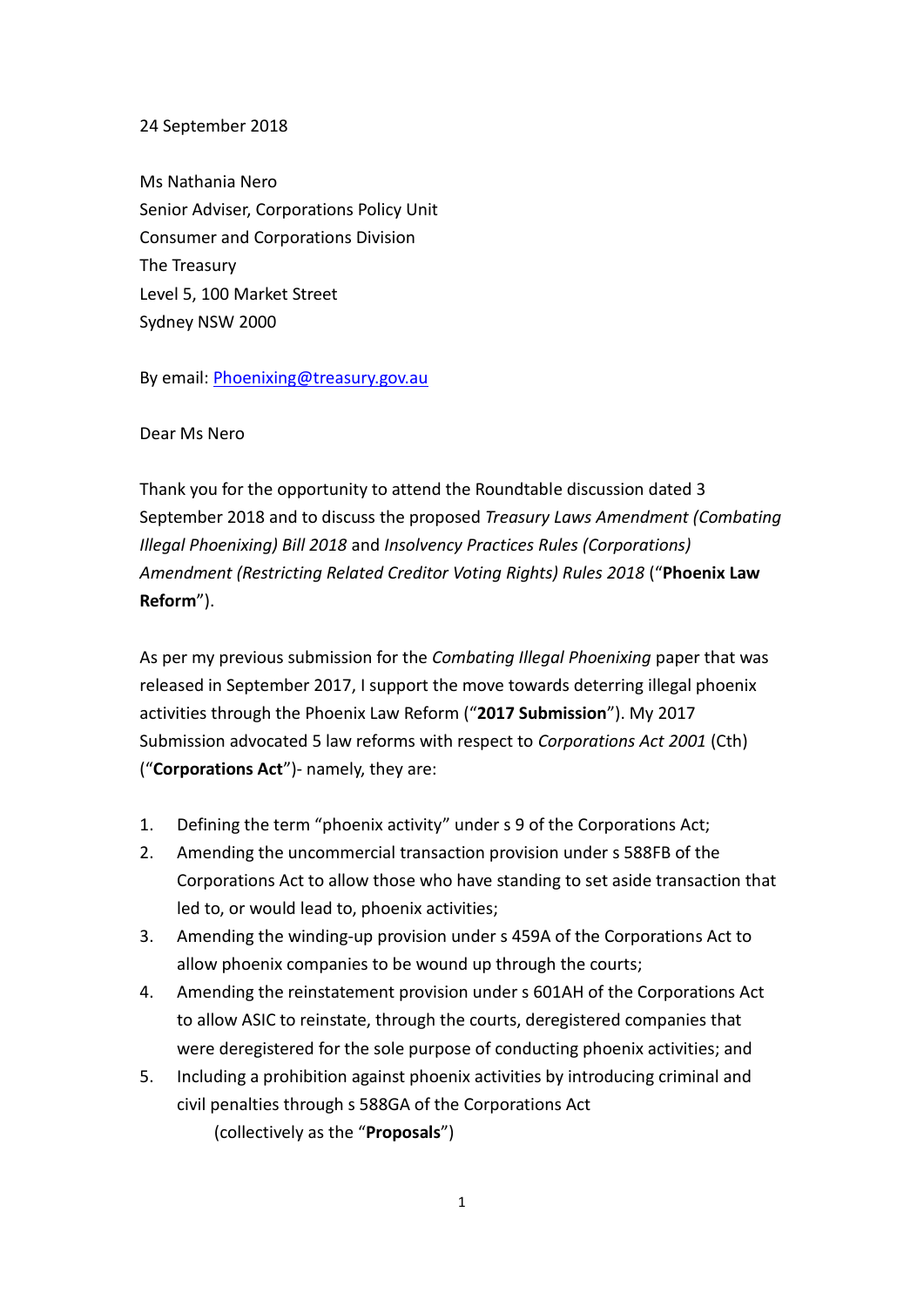Overall, I support the Phoenix Law Reform because it, and a number of law reforms since the introduction of the Proposals, have addressed the essence of the Proposals. For more details about the Proposals, please refer to the 2017 Submission.

For your consideration, please see below my submission for the Phoenix Law Reform in more details:

| Proposed provision within the Phoenix | Submission                                    |
|---------------------------------------|-----------------------------------------------|
| Law Reform                            |                                               |
| s 588FDB of the Corporations Act      | This provision is designed to capture the     |
|                                       | definition of an illegal phoenix activity.    |
|                                       | This proposed provision currently             |
|                                       | contains quite a number of subjective         |
|                                       | elements and they include:                    |
|                                       | "preventing the property from                 |
|                                       | becoming available"; and                      |
|                                       | "hindering, or significantly                  |
|                                       | delaying".                                    |
|                                       |                                               |
|                                       | While it is understandable that the           |
|                                       | definition provides some flexibility with     |
|                                       | respect to its interpretation, such           |
|                                       | flexibility could allow these criteria be     |
|                                       | opened to more than one                       |
|                                       | interpretation. This could cause the          |
|                                       | regulator (or those who wish to rely on       |
|                                       | this provision) some difficulty to            |
|                                       | enforce. For example, the Australian          |
|                                       | Securities and Investments Commission         |
|                                       | ("ASIC") could find it difficult to prove     |
|                                       | an illegal phoenix activity has taken         |
|                                       | place if it is difficult for one to establish |
|                                       | evidence to support the element of            |
|                                       | hindering or significantly delaying the       |
|                                       | process of making the property available      |
|                                       | for the benefit of the creditors.             |
|                                       |                                               |
|                                       | In addition, it is unclear whether this       |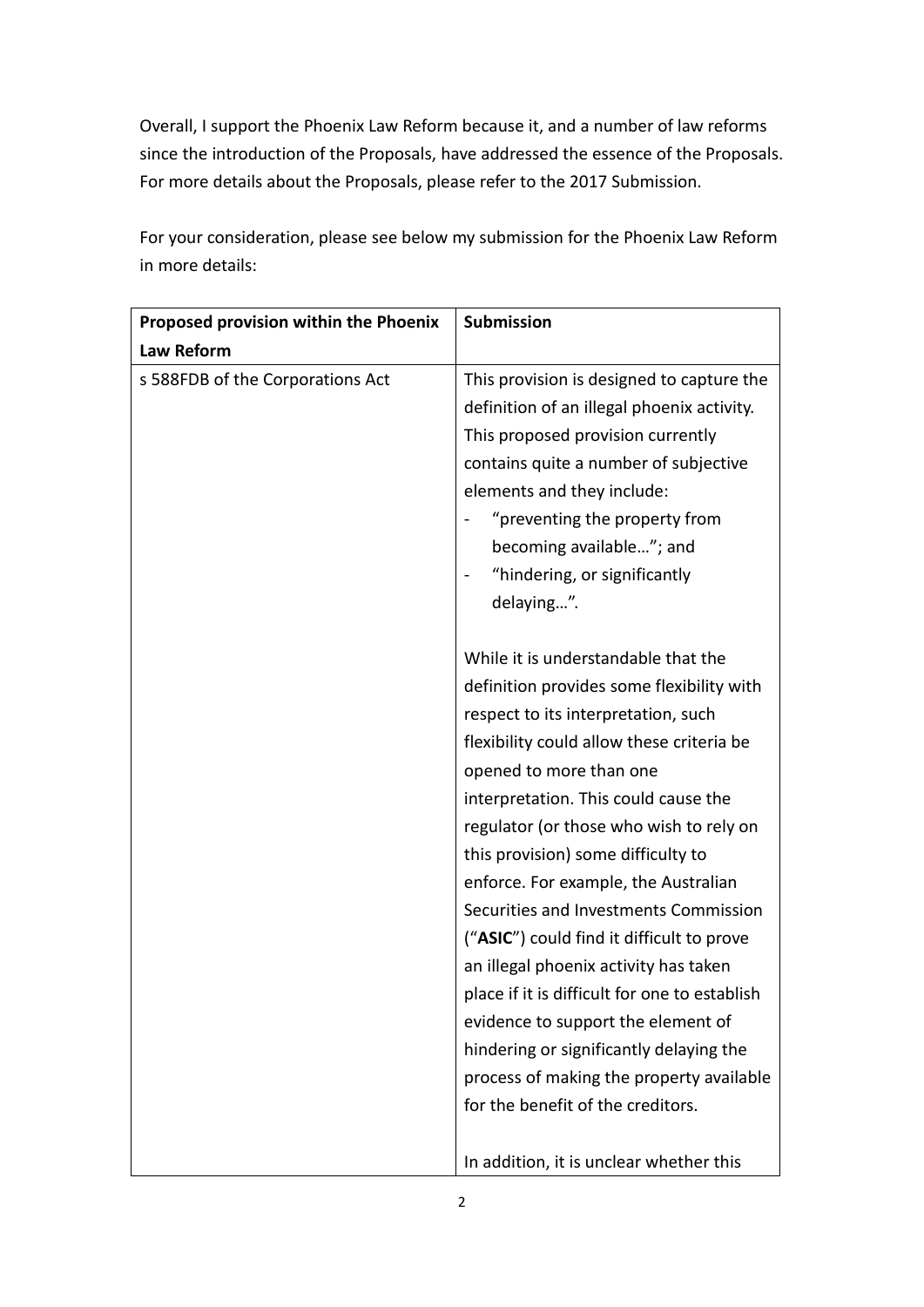|                                     | proposed provision addresses situations    |
|-------------------------------------|--------------------------------------------|
|                                     | where the creditors are simply not paid    |
|                                     | but the act does not meet the definition   |
|                                     | set out in s 588FDB(1) of the              |
|                                     | Corporations Act. Given that there is no   |
|                                     | specific timeframe built into this         |
|                                     | provision, it is possible for one to argue |
|                                     | that the creditors are not prevented       |
|                                     | from, or hindered from the assets          |
|                                     | because there is no evidence to show       |
|                                     | that creditors are permanently deprived    |
|                                     | from the company assets.                   |
|                                     |                                            |
|                                     | Depending on the intention behind this     |
|                                     | proposed definition, it is recommended     |
|                                     | that the Treasury considers how much       |
|                                     | subjective or discretionary elements it    |
|                                     | wishes to include in the definition.       |
| s 588FDB(a) of the Corporations Act | Recommending the inclusion of "some        |
|                                     | or all" in the drafting. Please consider   |
|                                     | amending the sentence to: "preventing      |
|                                     | the property from becoming available       |
|                                     | for the benefit of the company's           |
|                                     | creditors (some or all) in the winding-up  |
|                                     | of the company".                           |
|                                     |                                            |
|                                     | The reason for such inclusion is to        |
|                                     | prevent a person avoiding the law by       |
|                                     | looking after those creditors who are      |
|                                     | considered as related party creditors.     |
|                                     | That is, a person can technically avoid    |
|                                     | being prosecuted if he or she only         |
|                                     | prevents the non-related party creditors   |
|                                     | from accessing company assets.             |
| s 588FDB of the Corporations Act    | Recommending the title (or the actual      |
|                                     | drafting of the provision) makes           |
|                                     | reference to the term illegal phoenix      |
|                                     | activity. This would promote               |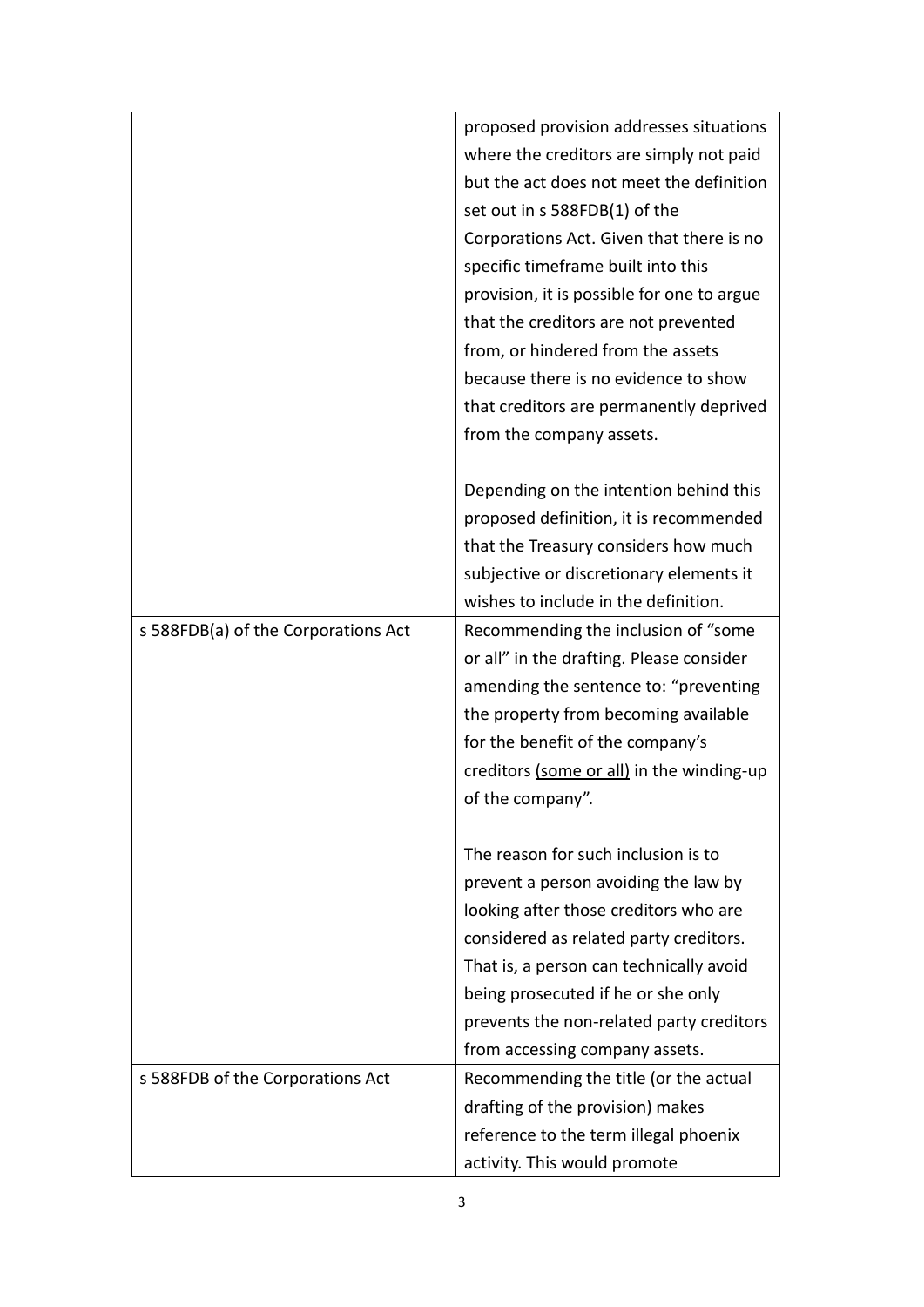|                                       | transparency on what the law is trying     |
|---------------------------------------|--------------------------------------------|
|                                       | to deter.                                  |
|                                       |                                            |
|                                       | There is no reference to phoenix activity  |
|                                       | in this provision. If the intention is to  |
|                                       | ban illegal phoenix activity, the title of |
|                                       | the provision (or the actual drafting of   |
|                                       | the provision) should make reference to    |
|                                       | the very act that it is trying to ban.     |
|                                       | Please refer to the 2017 Submission for    |
|                                       | details on why phoenix activity should     |
|                                       | be expressly defined under the             |
|                                       | Corporations Act.                          |
| s 588FE(6B) of the Corporations Act   | Recommending inclusion of "or close to     |
|                                       | being insolvent" in s 588FE(6B)(b)(i) of   |
|                                       | the Corporations Act. Please consider      |
|                                       | amending the sentence to: "the             |
|                                       | transaction was entered into, or an act    |
|                                       | was done for the purposes of giving        |
|                                       | effect to it, when the company was         |
|                                       | insolvent or close to being insolvent".    |
|                                       |                                            |
|                                       | The reason for such inclusion is to        |
|                                       | capture any avoidance behaviour (e.g.      |
|                                       | to structure a company to be almost        |
|                                       | insolvent yet it does not meet the legal   |
|                                       | definition of corporate insolvency in      |
|                                       | order to avoid being categorised as        |
|                                       | voidable transaction). Please refer to the |
|                                       | 2017 Submission as it showed that          |
|                                       | illegal phoenix activities could occur     |
|                                       | without the company declared               |
|                                       | insolvent.                                 |
| s 588FG(9)(a) of the Corporations Act | Recommending deletion of "reasonable       |
|                                       | possibility that". Please consider         |
|                                       | amending the sentence to: "there is        |
|                                       | evidence before the court that suggests    |
|                                       | a reasonable possibility".                 |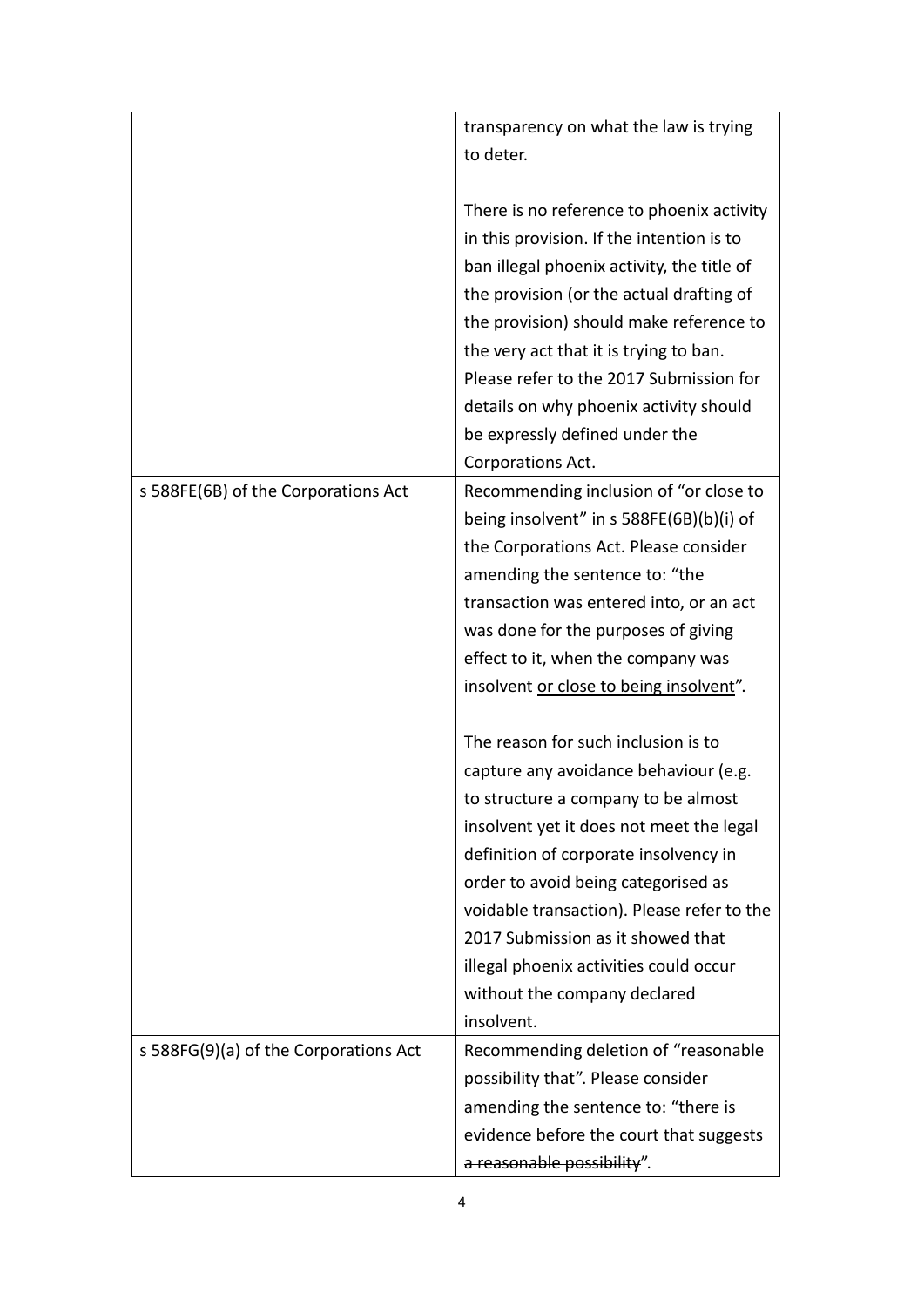|                                       | The reason for such deletion is to         |
|---------------------------------------|--------------------------------------------|
|                                       | remove any vagueness within the            |
|                                       | provision. In turn, this would promote     |
|                                       | certainty in its application.              |
| s 588FG(9)(b) of the Corporations Act | Recommending deletion of "no" twice        |
|                                       | to avoid any double negative language.     |
|                                       | Please consider amending the sentence      |
|                                       | to "the court is not satisfied that        |
|                                       | subparagraph (a)(ii) does not apply".      |
|                                       |                                            |
|                                       | The reason for such deletion is to         |
|                                       | promote plain English and to avoid any     |
|                                       | confusion in legal interpretation.         |
| s 588FGAA(1) of the Corporations Act  | Please consider whether this provision     |
|                                       | requires subsection (c) given the asset    |
|                                       | disposition is already deemed as           |
|                                       | creditor-defeating in subsection (a).      |
| s 588FGAA(2) of the Corporations Act  | Please consider whether these              |
| s 588FGAB(3) of the Corporations Act  | provisions are applicable to liquidators   |
| s 588U(1)(c) of the Corporations Act  | only. That is, the current provision does  |
| s 588U(1)(d) of the Corporations Act  | not make any reference to the              |
|                                       | administrators despite they are also in    |
|                                       | the position to identify any               |
|                                       | creditor-defeating dispositions or illegal |
|                                       | phoenix activities.                        |
| s 588FGAA(5) of the Corporations Act  | Recommending inclusion of the              |
|                                       | estimated value of creditors' detriment    |
|                                       | or known rights or interest of creditors.  |
|                                       |                                            |
|                                       | The Corporations Act aims to offer         |
|                                       | consumer protection. For example, s        |
|                                       | 912D of the Corporations Act sets out a    |
|                                       | licensee is requires to consider the       |
|                                       | clients' detriment when deciding           |
|                                       | whether a breach is significant or not.    |
|                                       | Creditors' rights and detriments should    |
|                                       | form part of considerations for ASIC       |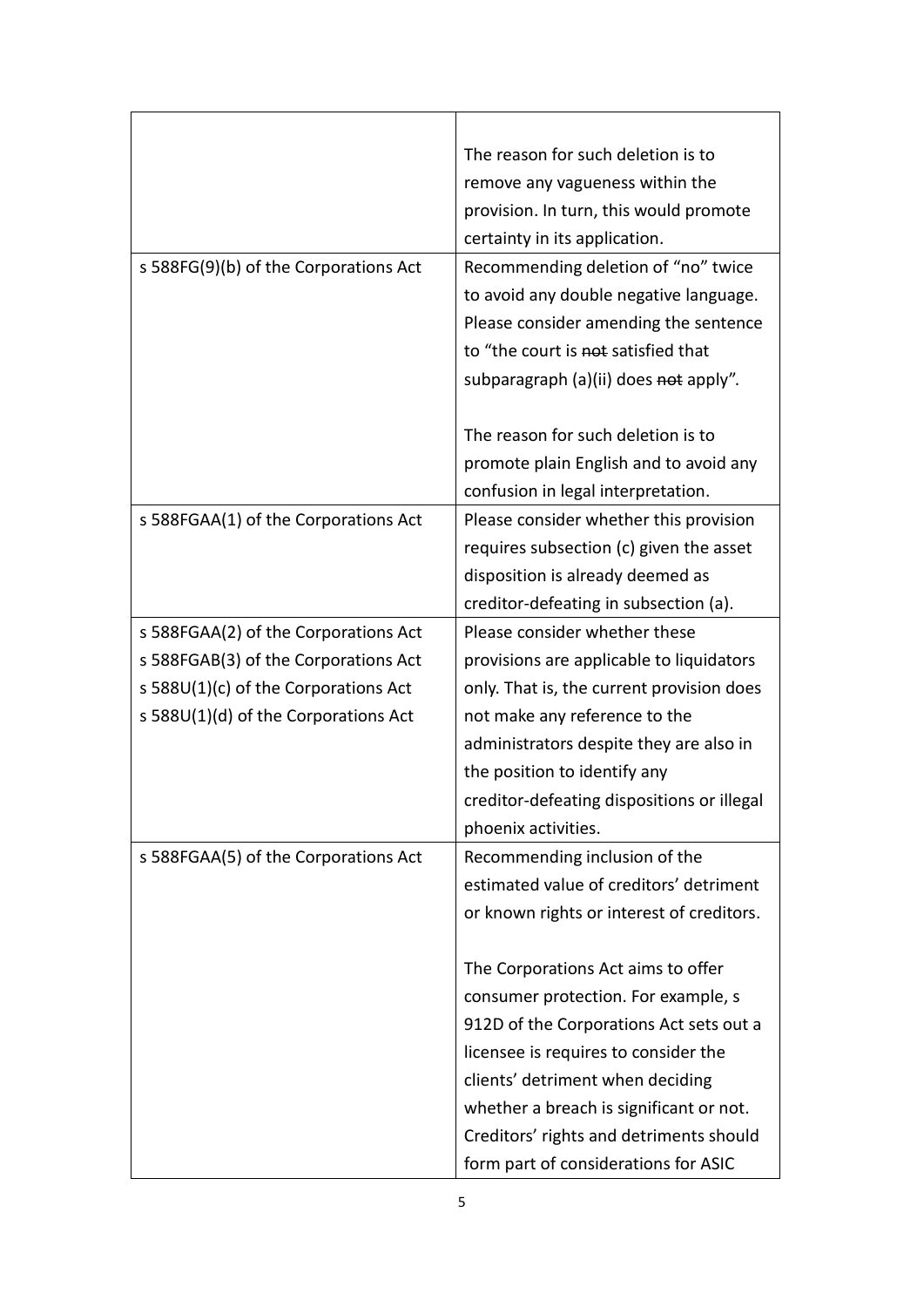|                                      | when deciding whether or not to make                                                                              |
|--------------------------------------|-------------------------------------------------------------------------------------------------------------------|
|                                      | orders.                                                                                                           |
|                                      |                                                                                                                   |
|                                      | In addition, these factors seem                                                                                   |
|                                      | important for ASIC to make a                                                                                      |
|                                      | determination pursuant to ss                                                                                      |
|                                      | 588FGAB(2) and 588FI(2A) of the                                                                                   |
|                                      | Corporations Act (i.e. order for                                                                                  |
|                                      | payment).                                                                                                         |
| s 588FGAA(6) of the Corporations Act | Please consider whether this provision<br>would prevent ASIC for being<br>accountable for its decision given that |
|                                      | ASIC may vary this at any time. This<br>position is contrasted with ASIC's                                        |
|                                      | existing administrative powers where its                                                                          |
|                                      | decision is final, but there is a review                                                                          |
|                                      | process that involves the Administrative                                                                          |
|                                      | Appeals Tribunal ("AAT") and the                                                                                  |
|                                      | Federal Court ("FC").                                                                                             |
|                                      |                                                                                                                   |
|                                      | The current provision suggests that                                                                               |
|                                      | ASIC's decision is not final, and that                                                                            |
|                                      | there is no time limit for the person of                                                                          |
|                                      | interest to make further submission.                                                                              |
|                                      | Consequently, there is a question on                                                                              |
|                                      | whether this provision will affect a                                                                              |
|                                      | person's ability to apply for a review at                                                                         |
|                                      | the AAT or the FC.                                                                                                |
| s 588FGAE(2) of the Corporations Act | Recommending deletion of "or                                                                                      |
|                                      | otherwise became aware of it". Please                                                                             |
|                                      | consider amending the sentence to "The                                                                            |
|                                      | period is 50 days after the day the                                                                               |
|                                      | applicant was given the order or                                                                                  |
|                                      | otherwise became aware of it".                                                                                    |
|                                      |                                                                                                                   |
|                                      | The reason for such deletion is to                                                                                |
|                                      | remove any ambiguity or uncertainty                                                                               |
|                                      | within the provision.                                                                                             |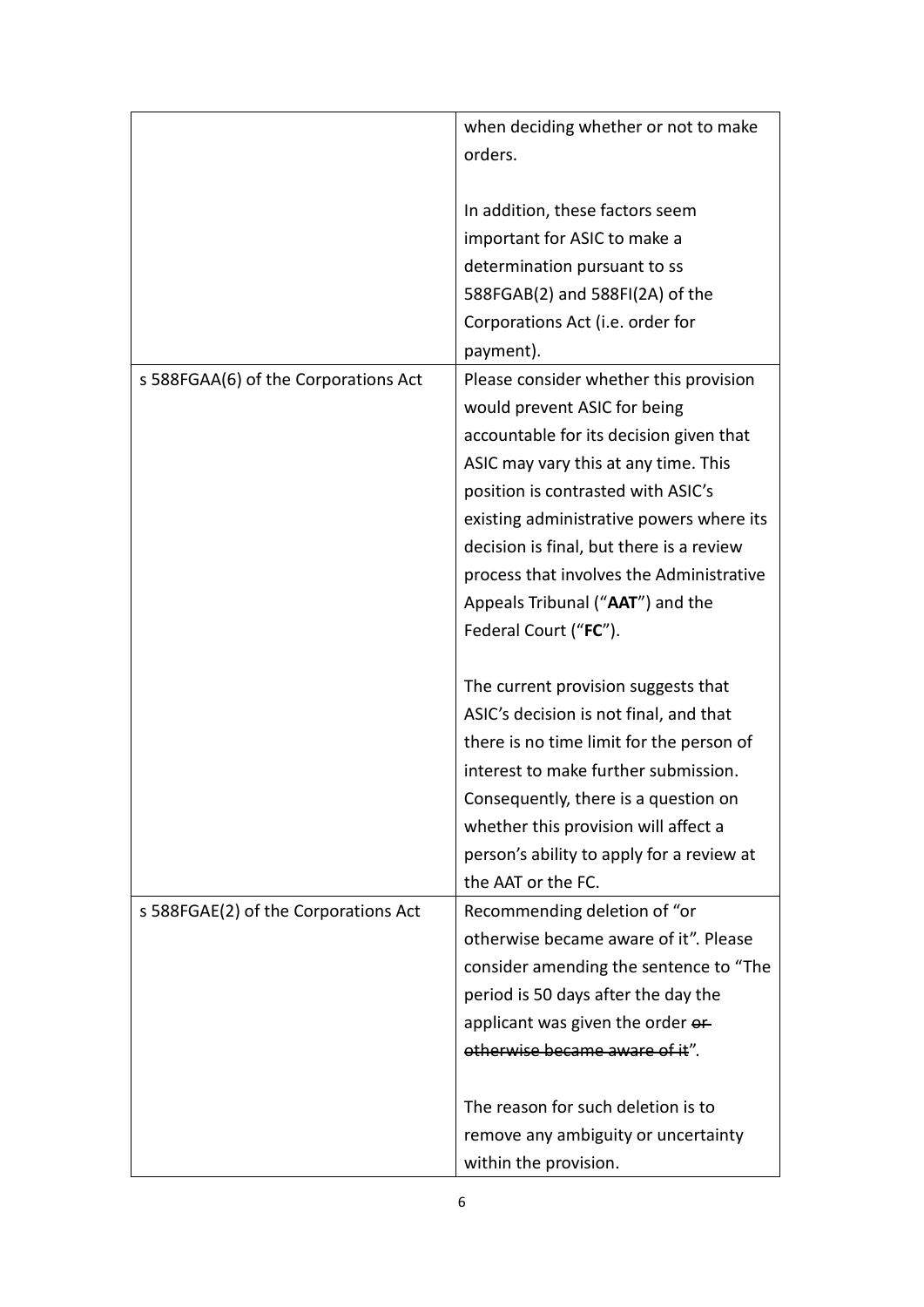| s 588GAA(1) of the Corporations Act       | Recommending inclusion of "directly or      |
|-------------------------------------------|---------------------------------------------|
| s 588GAA(2) of the Corporations Act       | indirectly" into this provision. Please     |
| s 588GAB(1) of the Corporations Act       | consider amending the sentence to "An       |
| s 588GAB(2) of the Corporations Ac        | officer of a company must not directly      |
|                                           | or indirectly engage in conduct"            |
|                                           |                                             |
|                                           | The reason for such inclusion is to         |
|                                           | capture situations where the director       |
|                                           | has asked someone else to carry out the     |
|                                           | act.                                        |
|                                           |                                             |
|                                           | Also, if the intention of this provision is |
|                                           | to highlight the criminality behind this    |
|                                           | act, then please consider strengthening     |
|                                           | the mental element required in order to     |
|                                           | prove contravention of this provision.      |
| s 588GAA(1)(c) of the Corporations Act    | Please consider whether this provision      |
|                                           | would unintentionally curb any genuine      |
|                                           | corporate restructure.                      |
| Schedule 3, item 138B, Corporations Act   | Please consider whether it is required to   |
|                                           | better define the term "the body            |
|                                           | corporate" given that phoenix activities    |
|                                           | often involve more than one body            |
|                                           | corporate.                                  |
| s 75-110(7)(c) of the Insolvency Practice | Recommending inclusion of "or via any       |
| <b>Rules (Corporations) 2016</b>          | electronic means". Please consider          |
|                                           | amending the sentence to "is present at     |
|                                           | the meeting personally, or via any          |
|                                           | electronic means, by telephone"             |
|                                           |                                             |
|                                           | The reason for such inclusion is to show    |
|                                           | that the law is technology neutral, and     |
|                                           | to avoid unintended consequences of         |
|                                           | excluding certain creditors'                |
|                                           | participation.                              |

As per the 2017 Submission, in order to determine whether a law is considered successful or not in curbing illegal phoenix activities, the operation of the law needs